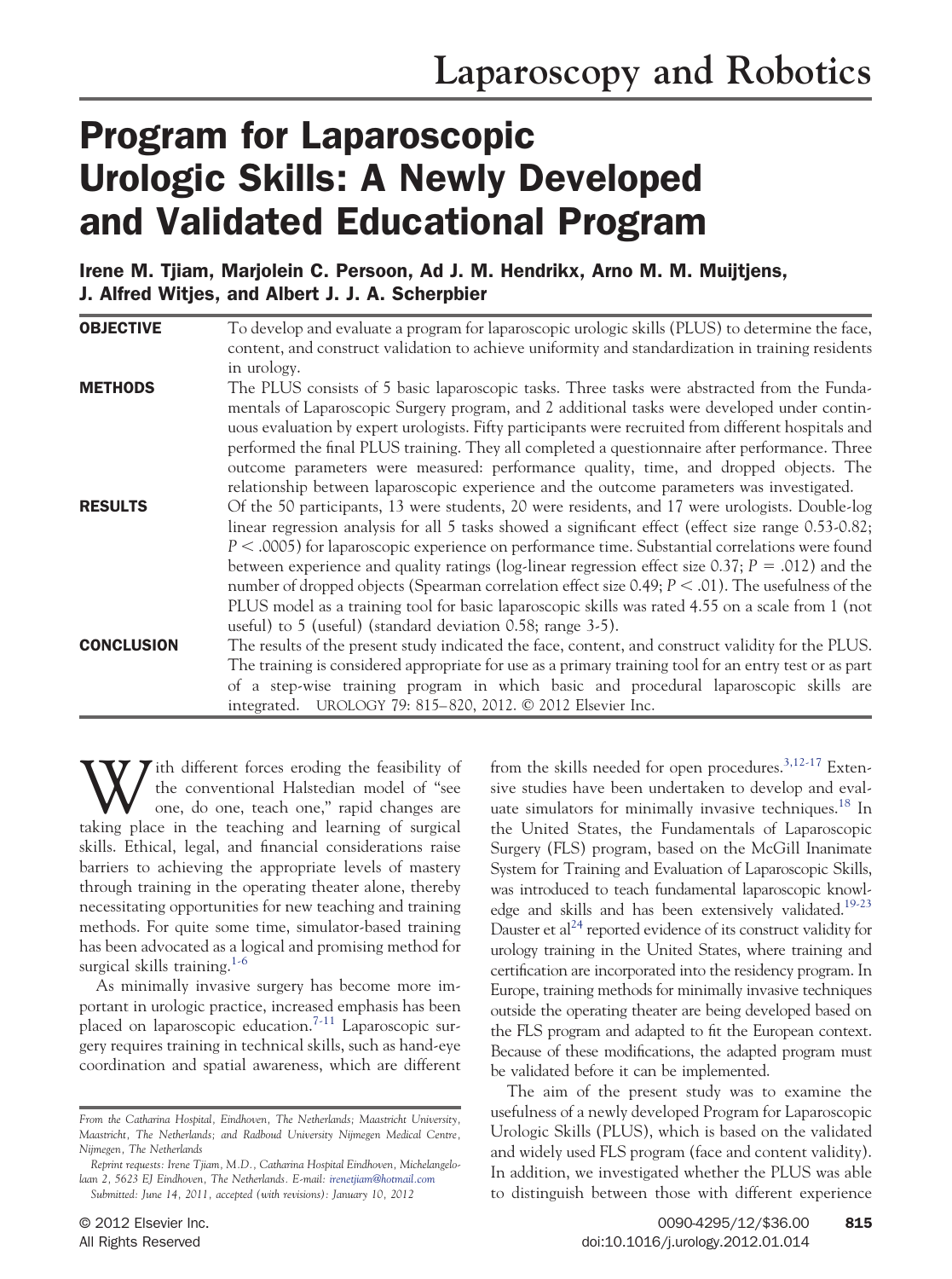

Figure 1. PLUS tasks. (A) Peg transfer, (B) cutting a circle, (C) single knot tying, (D) clip and cut, and (E) needle guidance.

<span id="page-1-0"></span>levels in laparoscopy (construct validity). We sought evidence to support the hypothesis that the greater the level of laparoscopic experience, the shorter the time to complete a task, the greater the quality of task performance, and the fewer errors.

# MATERIAL AND METHODS

#### Development of the PLUS

We submitted the original FLS training program to the judgment of 8 Dutch urologists, all from different hospitals, who are considered experts in the field of urologic laparoscopy, having performed 500 laparoscopic procedures and/or taught (inter- )national laparoscopy courses. After watching the theoretical modules on CD-ROM and performing the 5 original tasks on the box trainer, the experts expressed their opinions in a questionnaire considering the usefulness of each task for urologic practice.

Three tasks received a positive evaluation from all urologists (peg transfer, pattern cutting, and intracorporeal knot tying). However 5 (63.5%) and 7 (87.5%) of the 8 urologists considered the extracorporeal knot tying and the endoloop not relevant, respectively. Asked to suggest essential alternative tasks, the experts proposed a "needle guidance task" to train needle positioning and eye-hand coordination and a "clip-and-cut task" simulating clipping and cutting of the renal vessels during laparoscopic nephrectomy. After a thorough discussion, consensus on the exclusion of the 2 FLS tasks and inclusion of the 2 suggested tasks was reached in a meeting with the same experts. The 2 new tasks were then developed and continuously adjusted, in accordance with the suggestions and comments from these same experts, in cooperation with a skills laboratory technician of Catharina Hospital, Eindhoven. The final PLUS training includes 5 tasks of increasing complexity [\(Fig. 1\)](#page-1-0).

The tasks were performed using the FLS box trainer, with a fixed-position video camera, 2 trocars with a fixed position, standard laparoscopic instruments (Karl Storz, Tuttlingen, Ger-

many), a Hem-o-Lok clip applier (Teleflex Medical, Research Triangle Park, NC), and a monitor. For the knot-tying and needle guidance tasks, a suture of Polysorb 3-0 (Covidien, Dublin, Ireland) was used.

#### Validation

In the present study, we validated the PLUS according to the standardized steps of the validation process described by McDougal et al.<sup>[25](#page-5-5)</sup> Face validity is defined as the "judgment of novices regarding the usefulness of the simulator," and content validity is defined as the "judgment of experts regarding the usefulness (appropriateness) of the simulator." Construct validity indicates whether the simulator is able to distinguish between experienced and inexperienced urologists[.25](#page-5-5)

#### **Participants**

We recruited 50 participants from different hospitals and different levels of laparoscopic experience during laparoscopy courses and/or by electronic mail or by approaching them individually at their hospital. Included were urologists who perform laparoscopy, urology residents, and senior medical students (year 3 or later). Because it was logistically not feasible to transfer all participants to 1 hospital, the tests were held during the courses or in the participants' own hospitals.

All participants provided informed consent. No ethical approval was required because no patients were involved and the test results did not have a substantial effect on direct patient care.

## Procedure

After explaining the tasks according to a standardized protocol, the participants were given 1 minute of practice time for each task to become familiar with the instruments and the task. For the actual test, the participants performed each task twice in succession (trials). All participants completed the PLUS tasks in the same order, from 1 to 5. Their performance was measured by recording the "time to complete the task," the number of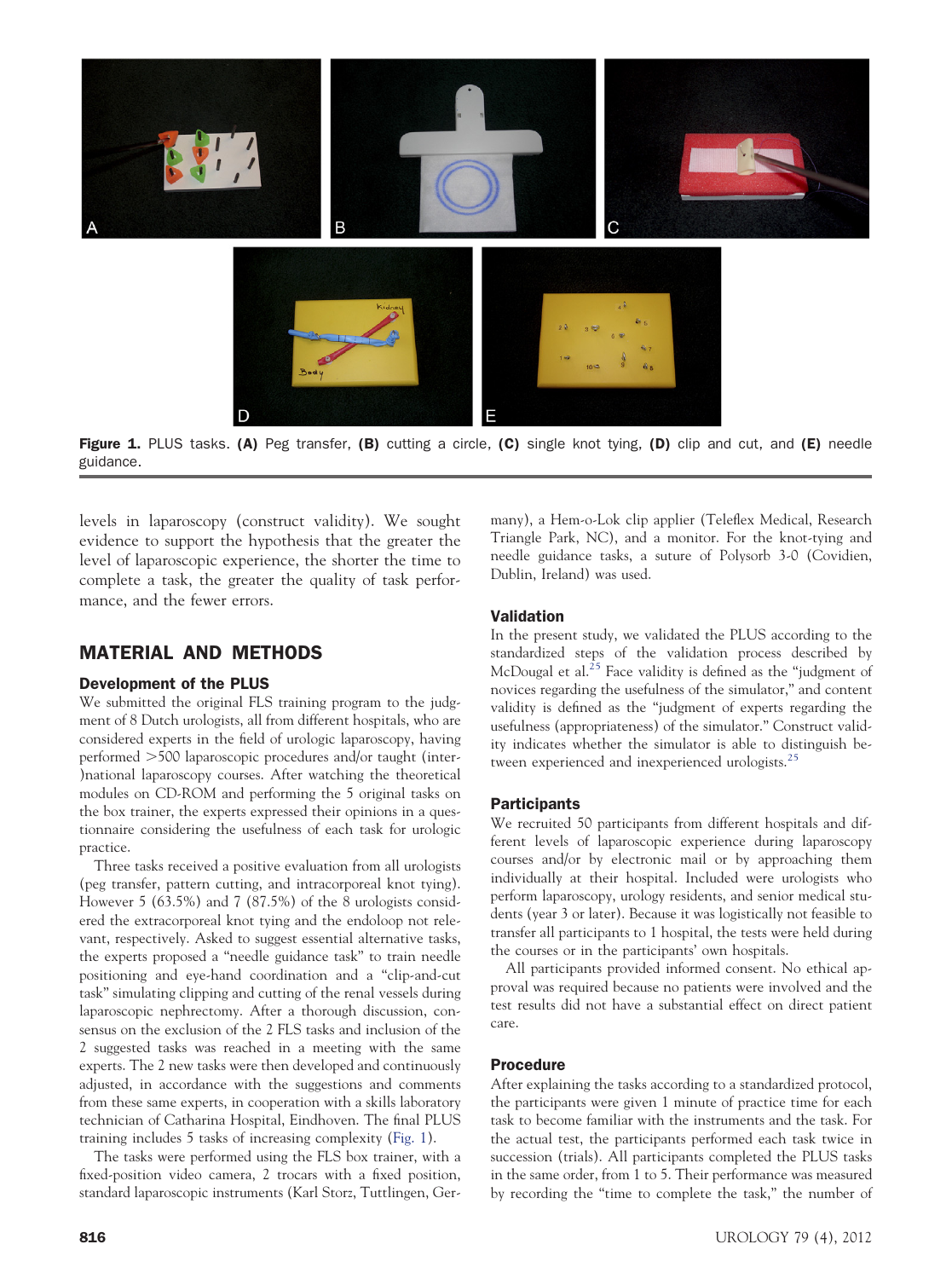"dropped objects" (task 1), and the "quality" of task performance (for tasks 2-4). The participants received no further guidance during the test.

For the first 2 tasks, the FLS protocol was used. Task 3 (single knot tying) was slightly little modified in the present study. We began timing when the needle was inserted into the rubber instead of the moment when the instruments were visible on the monitor. In the pilot study, it appeared that the students needed an excessive amount of time, up to 10 minutes, to position the needle in the needle driver before inserting it correctly in the rubber.

The following protocol was defined for the 2 newly developed tasks:

- 1. Clip-and-cut: this exercise is a simplified representation of the clipping and cutting of the renal vessels during nephrectomy. The trainee is required to place a loop with traction around a blue tube or "renal vein" to visualize the red tube or "renal artery." The trainee then places 3 clips on the artery with a Hem-o-Lok before making the cut. The same procedure is repeated for the vein. Timing began when the participant touched the loop and stopped when the artery was cut.
- 2. Needle guidance: the trainee was required to guide the needle through 10 metal rings following a set route. It was of no importance at which side the needle entered a ring. Timing began when the participant grasped the needle and stopped when the needle entered the last ring.

Performance was measured by recording the time with a stopwatch, the number of dropped objects in tasks 1, and the errors made in tasks 2-4. The time needed and dropped objects were recorded by a researcher. Two examiners, who were different from the researcher and unaware of the participants' names, gave their judgment on the errors independently. To judge the quality, we used a binominal 14-item checklist consisting of several relevant parameters from an existing and validated checklist for laparoscopic suturing.<sup>[26,27](#page-5-6)</sup> For every error, a score of 0 was applied.

After the test, the participants were given a questionnaire concerning their demographics and baseline laparoscopic experience, defined as the "number of laparoscopic procedures performed independently or under supervision." The participants were also given a questionnaire asking them to give their opinion with regard to the usefulness of the 2 new tasks (clipand-cut and needle guidance) and of the box trainer in general using a 5-point scale (1, not useful; 5, very useful).

#### Statistical Analysis

Because we expected the distribution of the variables "time to complete the task" and "experience" to be substantially skewed to the right, we performed linear regression analysis of the transformed versions: log(Time) and log(Experience). This transformation was not required for the variables "dropped objects" and "quality," because their distributions were not skewed. To avoid the problem that log(Experience) would be undefined when participants reported no experience, we used a slightly modified transformed value,  $log(Ex)$  perience  $+$  0.1). For this linear regression analysis, with a single dependent variable, the correlation coefficient could be used as an indicator of effect size (ES). The ES indicates to what extent an effect is of practical (clinical) importance.<sup>[28](#page-5-7)</sup> To test the correlation between the number of dropped objects and experience, we used Spearman's correlation coefficient. The Statistical Package for <span id="page-2-0"></span>Table 1. Opinions of all participants about PLUS usefulness and 2 newly developed tasks

| Variable                                                           | Mean $\pm$ SD                  | Range            |
|--------------------------------------------------------------------|--------------------------------|------------------|
| Clip-and-cut task<br>Hand-eye coordination<br>Instrument handling  | $4.33 + 0.72$<br>$4.53 + 0.58$ | $3-5$<br>$3 - 5$ |
| Needle guidance task                                               |                                |                  |
| Hand-eye coordination                                              | $4.73 + 0.45$                  | $4-5$            |
| Instrument handling                                                | $4.66 + 0.52$                  | $3 - 5$          |
| PI US                                                              |                                |                  |
| Hand-eye coordination                                              | $4.70 \pm 0.50$                | $3-5$            |
| Instrument handling                                                | $4.16 \pm 0.80$                | $2-5$            |
| 3-Dimensional orientation                                          | $4.27 + 0.86$                  | $2-5$            |
| Overall score on usefulness of<br>simulator as educational<br>tool | $4.55 + 0.58$                  | $3-5$            |

PLUS, program for laparoscopic urologic skills.

Scale: 1, not useful; 5, very useful.

the Social sciences, version 17 (SPSS, Chicago, IL) was used for all analyses.  $P < .05$  was considered statistically significant.

# RESULTS

A total of 50 participants were included in the study: 13 students from the University of Maastricht, 20 urologic residents from 6 different hospitals, and 17 urologists from 10 different hospitals. The mean score for laparoscopic experience was 0 for students,  $31 \pm 18$  for residents, and  $439 \pm 480$  for urologists. Five participants were excluded from the analysis of construct validity, because they did not complete the whole PLUS. One participant was excluded from the analysis of face validity because he did not complete the final questionnaire.

#### Face and Content Validity

The participants' perceptions of the usefulness of the PLUS for training are listed in [Table 1.](#page-2-0) Of all participants, 92% supported the inclusion of the clip-and-cut task, although 21% of the residents indicated that the loop element in this task offered no additional value. Also, 96% supported the inclusion of the needle guidance task. No significant differences were found among students, residents, and urologists with regard to the perceived usefulness of the PLUS trainer  $(P = .137,$ Kruskal-Wallis test).

#### Construct Validity

Substantial correlations were found between experience and time (double-log linear regression analysis, ES = 0.55-0.82;  $P <$  .0005; [Fig. 2\)](#page-3-0). The regression coefficient, correlation coefficient (ES), and  $R^2$  per task are listed in [Table 2.](#page-4-1) The decrease in time for experts versus novices (experience  $= 1000$  vs experience  $= 0.1$ ) ranged from 41% for tasks 1 and 2, 43% for task 5 (needle guidance), 46% for task 4 (clip-and-cut) to 74% for task 3 (single knot tying). For tasks 1, 4, and 5, consistent learning effects were found, with a decrease in time from the first to the second trial of 13% (task 1), 21% (task 4), and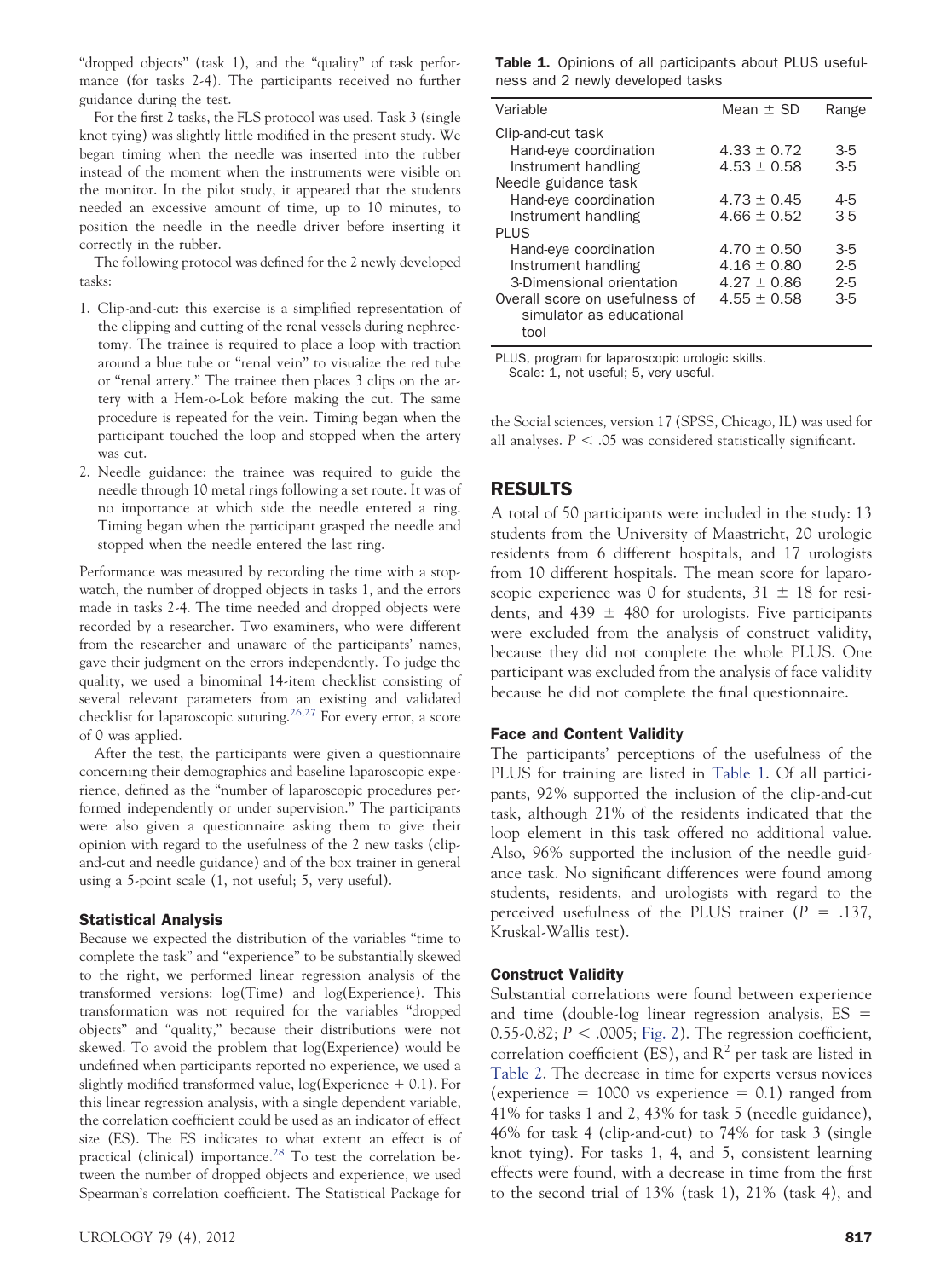

<span id="page-3-0"></span>Figure 2. Linear regression analysis for "performance time versus experience" and "quality versus experience." Time task 1, peg transfer; time task 2, cutting gauze; time task 3, single knot tying; time task 4, clipping and cutting; and time task 5, needle guidance. Logarithmic scale used for time and experience; 95% confidential intervals indicated by dotted lines and each thick dot indicates a participant.

11% (task 5). For tasks 2 and 3, similar effects were found for novices (22% and 31% decrease, respectively), but not for experts, whose time to completion showed an increase of 8% for task 2 and a decrease of 1% for task 3.

A significant correlation was also found between experience and the quality of performance ratings (single $log$  linear regression analysis,  $ES = 0.37; P = .012$ ). For the quality ratings, a relative increase of 18% was found for experts versus novices [\(Fig. 2\)](#page-3-0).

Finally, a significant correlation was found between the level of experience and the number of objects dropped during task 1 (Spearman correlation coefficient,  $ES = 0.49; P < .01$ , where participants with more experience made fewer errors in terms of dropped objects.

## COMMENT

The results of the present study have confirmed the face, content, and construct validity of a newly developed educational program, the PLUS, consisting of 5 basic tasks. Three tasks were abstracted from the FLS and 2 tasks were newly developed to fit the requirements of urology training programs.

### Face and Content Validity

For establishing face and content validity, we based our cutoff point from previous studies by Sweet et  $al^{29}$  $al^{29}$  $al^{29}$  and Schout et al.<sup>[30](#page-5-9)</sup> A cutoff point of 3 on a 5-point scale  $(0, 1)$ not useful; 5, very useful) was used to determine the

The clip-and-cut task was introduced to teach how to clip and cut the renal vessels. In particular for junior residents, who are not familiar with the Hem-o-Lok, it is considered of vital importance to learn the basics of this procedure. However, 21% of the residents thought the looping element should not be included in the task, because the traction given on the plastic tube was considered too hard and not realistic compared with the actual live traction with a loop on a renal vessel. However, all the urologists were in favor of inclusion of the looping element. This discordance of opinions suggests that this element should be evaluated carefully and possibly improved when the PLUS trainer is refined further. For example, using a longer loop would obviate the need for hard traction.

An important suggestion for additional improvement was routing directions for the needle guidance task, preferably guided through the rings by the left and right instrument alternately. We will take this into consideration at further refinement of the PLUS tasks.

The overall rating of the PLUS trainer was  $\geq 4$ , with 3-dimensional orientation the only aspect to receive lower ratings owing to the fixed camera position. Finally, some participants remarked that the model was rather basic, because once the threshold performance criteria have been attained, no further improvement by the participant is possible.

#### Construct Validity

We used a different approach for establishing construct validity than conventionally to define the difference between the novice and expert. We did so, because the generally used broad qualification of expert or nonexpert in surgical skills and knowledge seems rather arbitrary and lacks the precision required for research. To avoid arbitrariness, we used the specific, continuous variable "experience," expressed as the number of laparoscopic operations performed and correlated this with the performance of basic laparoscopic tasks.

The strong correlation between "experience" and "time to complete the task" ( $P < .0005$ ) and "quality"  $(P = .012)$  for all 5 tasks indicates overall better performance for more experienced participants, a finding that confirms our hypothesis and supports the construct validity of the PLUS trainer.

However, experience was not the only predictor of performance. Only 30% of the variance in outcome with regard to time for task 1 (peg transfer) could be explained by experience, leaving 70% to be explained by other variables, such as distraction, stress from time pressure, knowledge of how to handle the instruments correctly, and so forth. However, for single knot tying and the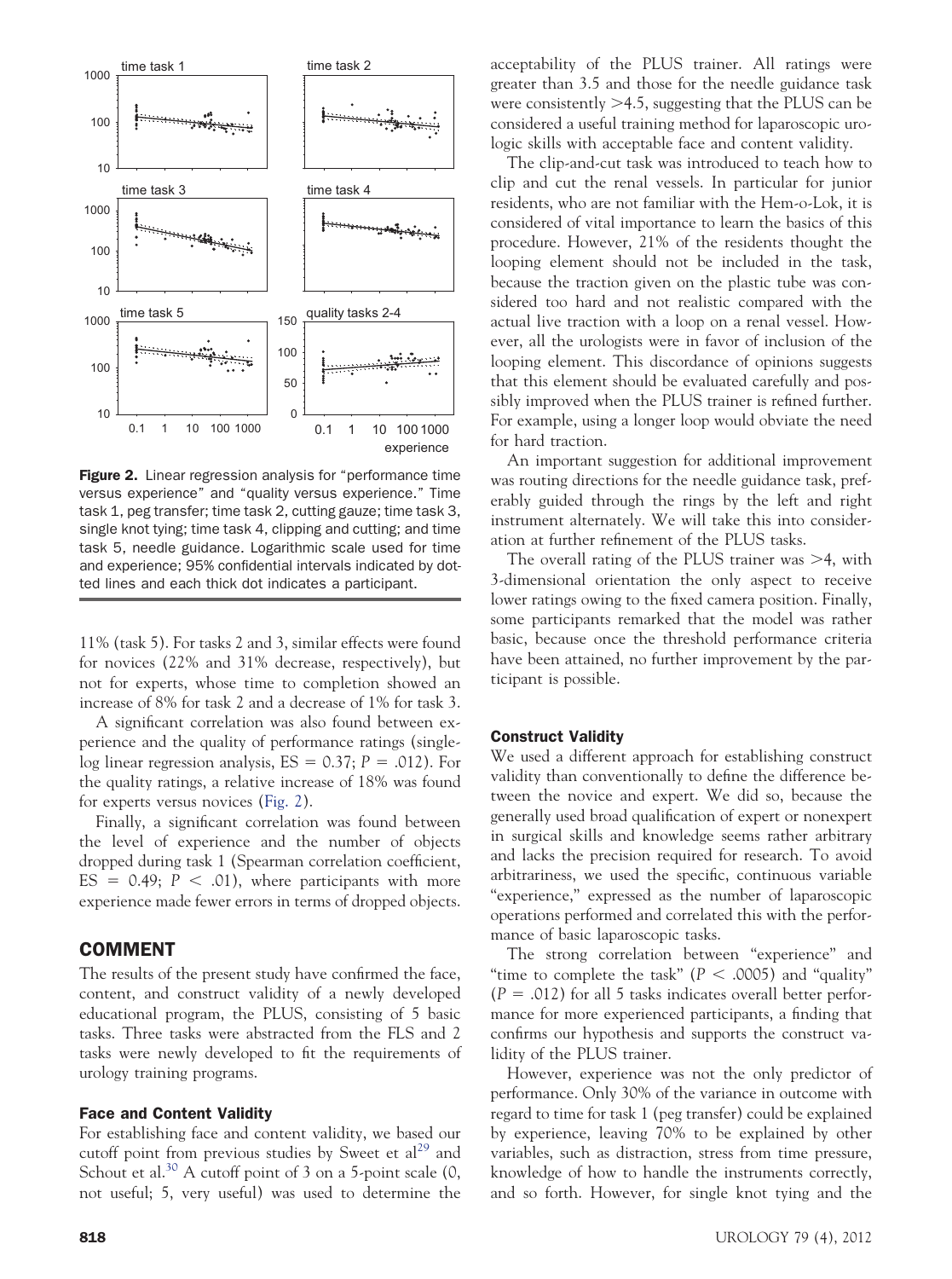<span id="page-4-1"></span>**Table 2.** Linear regression analysis of "time versus experience" and "quality versus experience"

|                |            | Regression Coefficient (b)                          | <b>Correlation Coefficient</b><br>(Effect Size) |       |  |
|----------------|------------|-----------------------------------------------------|-------------------------------------------------|-------|--|
| Time           | b          | Relative Decrease in Time From Novice to Expert (%) |                                                 | $R^2$ |  |
| T1             | $-0.058*$  | 42                                                  | $-0.55*$                                        | 0.30  |  |
| T <sub>2</sub> | $-0.057*$  | 41                                                  | $-0.55*$                                        | 0.30  |  |
| T <sub>3</sub> | $-0.143*$  | 73                                                  | $-0.82*$                                        | 0.68  |  |
| T4             | $-0.064*$  | 45                                                  | $-0.73*$                                        | 0.54  |  |
| T5             | $-0.064*$  | 45                                                  | $-0.53*$                                        | 0.28  |  |
| PLUS quality   | $3.29^{+}$ | 18                                                  | $0.37^+$                                        | 0.14  |  |

T, task.<br>\*  $P < .0005$ . \* *<sup>P</sup>* .0005. † *<sup>P</sup>* - .012.

clip-and-cut task, experience explained 76% and 50% of the time results, respectively. This suggests that experience is a better predictor of performance with regard to the more applied or advanced skills, which seems logical, because more advanced skills offer more scope for improvement by training.

#### Study Limitations and Future Research

One limitation might relate to the definition of experience we used. We are aware of the probability that the total number of laparoscopic procedures (surgical and urologic) performed under supervision or independently was not accurately estimated. However, it can be assumed that the numbers given by the residents were accurate, because residents must record the number and specifications of the performed procedures in their portfolio. For the urologists, the number was estimated, especially for those who had performed  $>500$  procedures.

Second, the students' opinions on the "usefulness of the PLUS trainer" should be interpreted with caution, because they had no relevant experience in laparoscopy; thus, their ratings might not be representative. In general, we have taken into account a certain amount of volunteer bias. All participants were willingly to perform the PLUS, which could imply that they already had a more positive attitude toward the PLUS than others who find laparoscopy less interesting.

Third, the relative increase of quality from novice to expert was only 18%, which might have been because we assessed errors after task performance (assessment of the materials) and not during the actual performance. However, the inter-rater reliability of this tool should still be established.

Finally, the results also suggest a substantial learning effect, especially for trainees with limited laparoscopic experience, although the learning effect seemed to vanish for highly experienced participants. However, no firm conclusions can be drawn with regard to individual learning curves on the basis of only 2 trials.

It would be worthwhile to focus future research on the learning curve within an individual and to identify the best training interval for the most efficient learning curve. The research protocol should not only focus on the amount of training, it should also consider aspects that might affect the efficiency of learning, such as dif-

ferent training intervals and the amount of mentoring. Furthermore, criterion validity of the PLUS trainer remains to be established, and a study should be conducted to determine the predictive value of PLUS performance for the performance of real-time laparoscopy. However, it is not recommended to transfer these basic skills directly to patients but to use the animal laboratory as an alternative. Currently, using procedural simulators as the reference standard is not optimal, because none of the simulators of that type have yet shown criterion validity for urologic laparoscopic procedures.

We recommend studying the next steps in training laparoscopic skills, using a variety of simulators, such as virtual reality simulators and live animal or cadaver models, to develop an educational laparoscopy curriculum. In addition, the reliability of the test should be researched and standards set to define a threshold of acceptable performance for use in the assessment and maintenance of basic laparoscopic skills.

#### CONCLUSIONS

In the present study we showed evidence for face, content, and construct validity of PLUS training to learn basic laparoscopic urologic skills. The PLUS shows promise as a primary training tool for a step-wise training method in which different aspects of basic and procedural skills are integrated. Additional studies should investigate the next steps for laparoscopic training. Also, additional research is needed to define the standards of acceptable performance that can be used for assessment or maintenance of basic laparoscopic skills.

**Acknowledgment.** To the 8 experts from Erasmus Medical Center, Radboud University Nijmegen Medical Centre, Canisius-Wilhelmina Hospital, Jeroen Bosch Hospital, Scheperhospital, St-Franciscus Gasthuis, St-Jansdal Hospital, and Rijnstate Hospital, who participated in the development of the PLUS trainer; to all the medical students from Maastricht University and the residents in urology and urologists who were willing to participate in this validation study; and to Mereke Gorsira for her editorial assistance, with thanks to all.

#### <span id="page-4-0"></span>References

1. Autorino R, Haber GP, Stein RJ, et al. Laparoscopic training in urology: critical analysis of current evidence. *J Endourol*. 2010;24: 1377-1390.